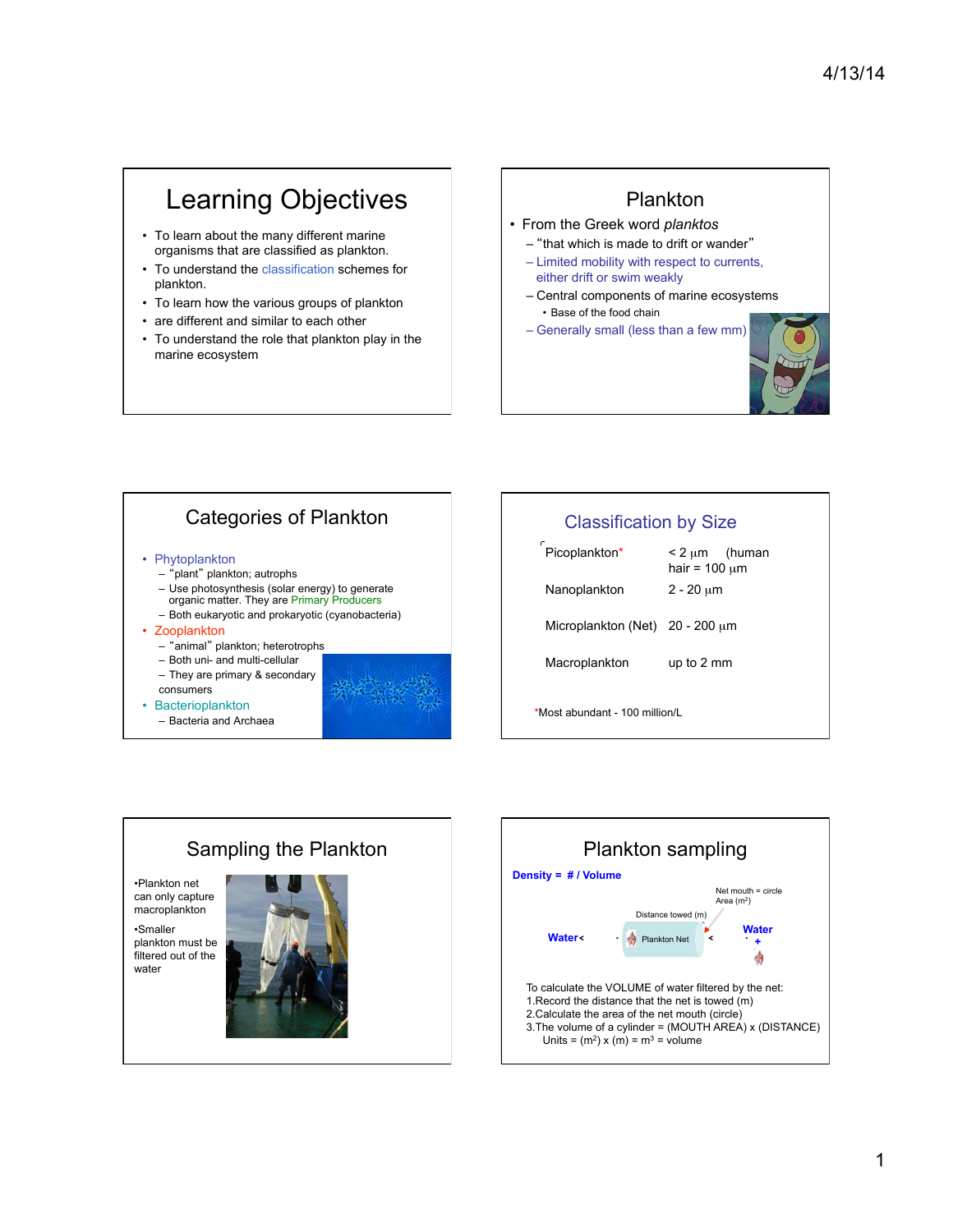#### **Flotation Mechanisms**

- Plankton density > seawater – They sink
- Adaptations
	- Shape
		- Objects of similar weight but different shap
		- sink at different rates
		- Larger surface area means slower sinking  $\rightarrow$ surface area to volume ratio
		- Spines and "feather"-like appendages
	- Flagella
	- Store light ions or oils in cells

#### Common Phytoplankton

- Cyanobacteria\*
- Diatoms
- Dinoflagellates
- Coccolithophorids
- Green algae\*
- \*picoplankton



## Most Abundant Plankton

#### **Cyanobacteria**

- $-$  Earliest O<sub>2</sub> producers
- Referred to commonly as blue-green algae but they are bacteria
- Nitrogen cycling: convert N to  $N_2$ ,  $NO_3$
- Make long filaments or mats
- May account for 80% of productivity in tropics



#### **Cyanobacteria**

- Most abundant phytoplankton in the open ocean, because they can survive in low nutrient conditions
- Depending on season can produce 10-50% of net primary productivity
- Blue-green algae can produce toxic blooms





#### Diatoms - 2nd most productive *dia* "through"; *tomos* "to cut"

- Important in creating  $O<sub>2</sub>$  rich  $atmosphere ~ 100 mya$
- Thousands of different species
- Marine & freshwater
- Pelagic & benthic
- Nanoplankton to macroplankton
- Coastal and open ocean
- 40% of primary productivity



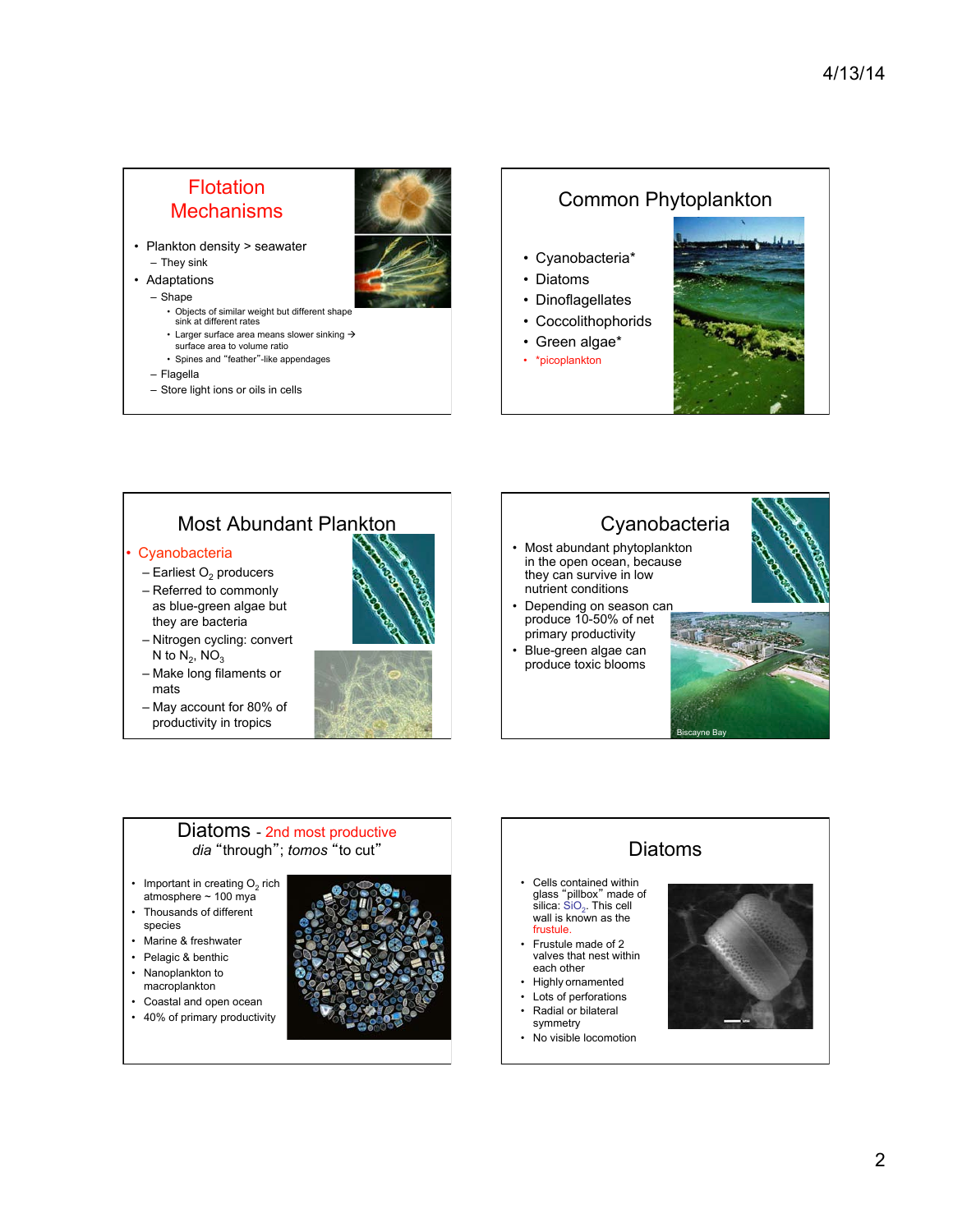#### Diatoms

- Coated by organic compounds that prevents the silica from dissolving
- Diatoms control the oceans cycling of silicate
- Valves a major source of sediment
- Highly efficient at photosynthesis











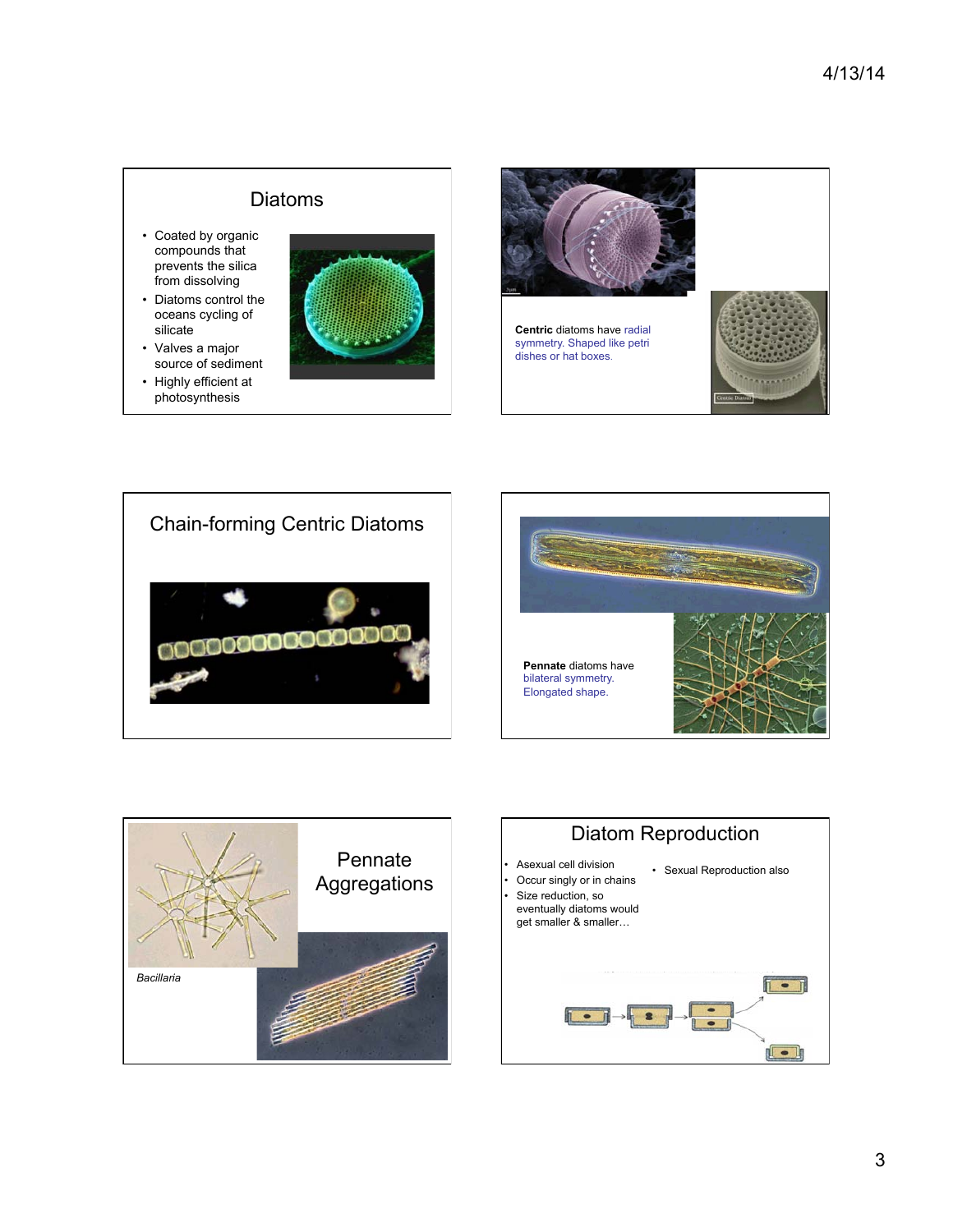









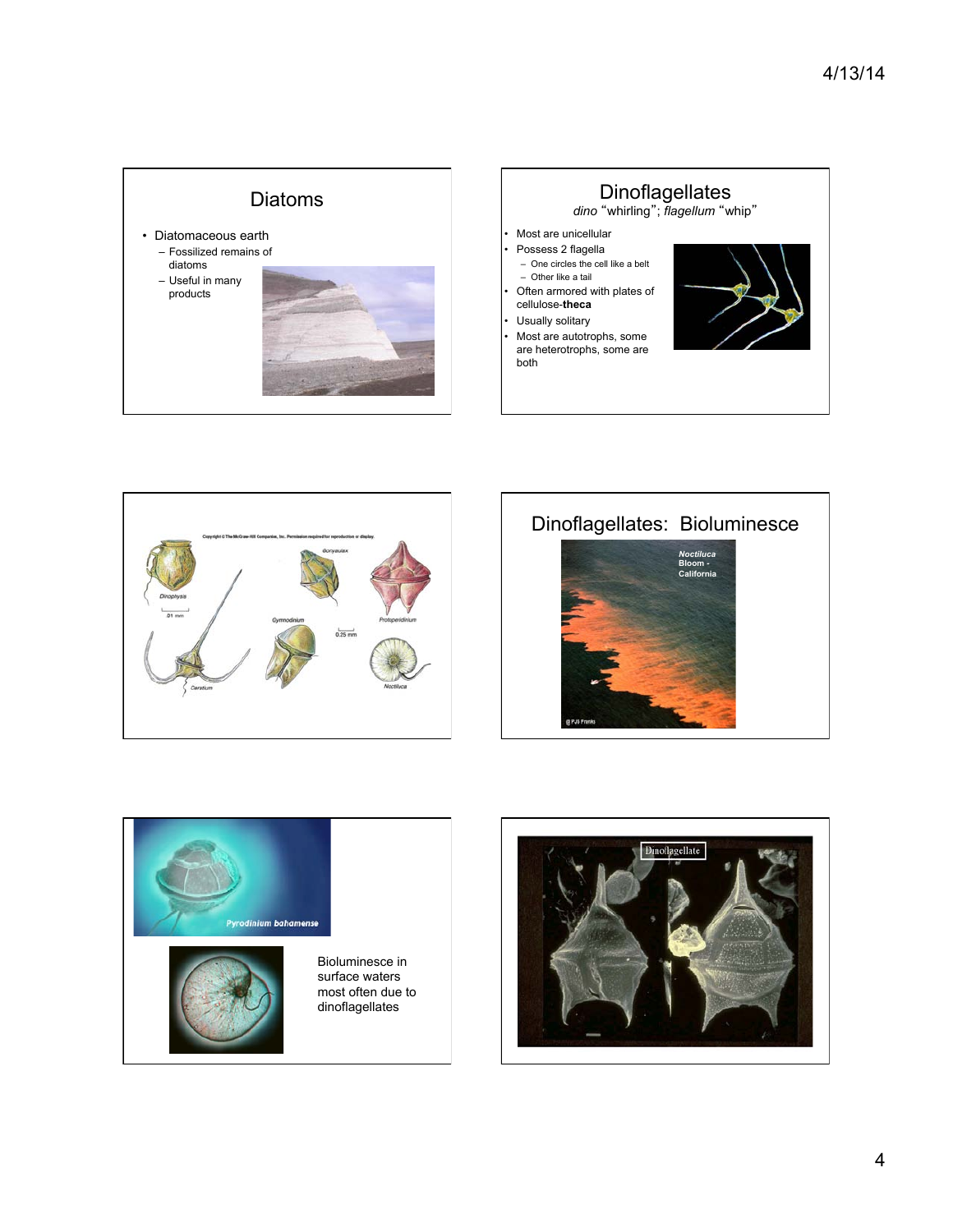